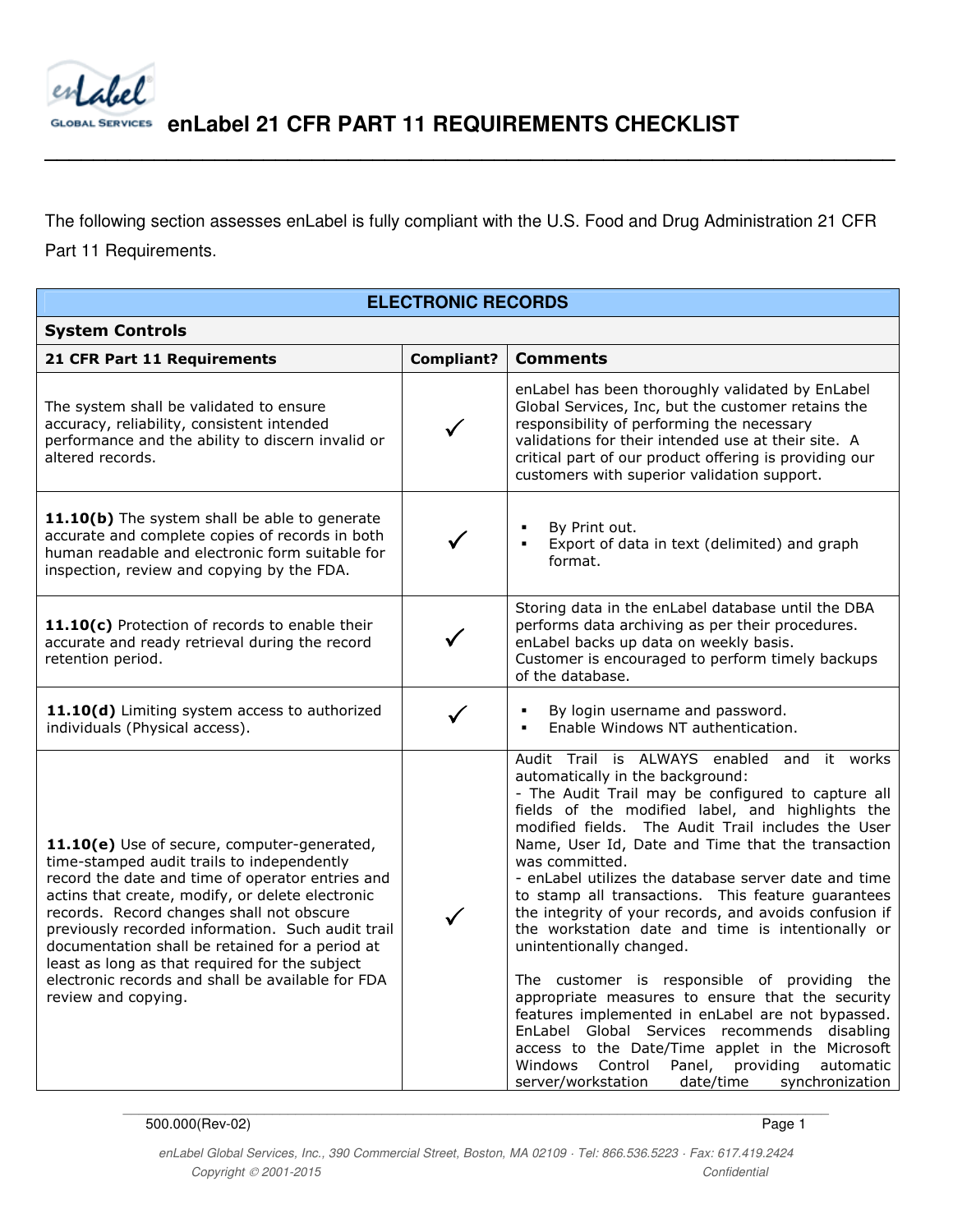entabel

**\_\_\_\_\_\_\_\_\_\_\_\_\_\_\_\_\_\_\_\_\_\_\_\_\_\_\_\_\_\_\_\_\_\_\_\_\_\_\_\_\_\_\_\_\_\_\_\_\_\_\_\_\_\_\_\_\_\_\_\_\_\_\_\_\_\_\_\_\_\_** 

|                                                                                                                                                                                                                                                      |              | services, and restricting physical and network access<br>to the database server.                                                                                                                                                                                                                                                                                                                                                                              |
|------------------------------------------------------------------------------------------------------------------------------------------------------------------------------------------------------------------------------------------------------|--------------|---------------------------------------------------------------------------------------------------------------------------------------------------------------------------------------------------------------------------------------------------------------------------------------------------------------------------------------------------------------------------------------------------------------------------------------------------------------|
| 11.10(f) Use of operational system checks to<br>enforce permitted sequencing of steps and<br>events as appropriate.                                                                                                                                  |              | Configurable - to provide warnings whenever<br>required data is missing or inappropriate (i.e.<br>number vs. alphanumeric) or when an individual<br>tries to perform operations that are not allowed by<br>his security privileges.                                                                                                                                                                                                                           |
| 11.10(g) Authority checks to ensure that only<br>authorized individuals can use the system,<br>electronically sign a record, access the operation<br>or computer system input or output device, alter<br>a record, or perform the operation at hand. |              | enLabel has security on different levels.<br>User access privileges can be set to View Only, Data<br>Entry or Administrator. User access can be further<br>restricted to specific departments, menu options,<br>label directories, and modules. The user can be<br>prevented from performing certain activities like<br>creating new revisions or changing existing labels.<br>The administrator is able to control the access of the<br>users to the system. |
| 11.10(h) Use of device checks to determine, as<br>appropriate, the validity of the source of data<br>input or operational instructions.                                                                                                              | <b>CR</b>    | <b>Customer Responsibility</b>                                                                                                                                                                                                                                                                                                                                                                                                                                |
| 11.10(i) Determination that persons who<br>develop, maintain, or use electronic record /<br>electronic signature systems have the education,<br>training to perform their tasks.                                                                     | <b>CR</b>    | <b>Customer Responsibility</b>                                                                                                                                                                                                                                                                                                                                                                                                                                |
| 11.10(j) Written policies that hold<br>individuals accountable and responsible for<br>actions initiated under their electronic<br>signatures, in order to deter record and<br>signature falsification.                                               | <b>CR</b>    | <b>Customer Responsibility</b>                                                                                                                                                                                                                                                                                                                                                                                                                                |
| 11.10(k) (1) Adequate controls over<br>distribution of, access to, and use of<br>documentation for system operation and<br>maintenance.                                                                                                              |              | Customer Responsibility.<br>enLabel Global Services Inc. provides manuals<br>for system usage and maintenance.                                                                                                                                                                                                                                                                                                                                                |
| 11.10(k)(2) Revision and change control<br>procedures to maintain an audit trail that<br>documents time sequenced development and<br>modification of systems documentation                                                                           | $\checkmark$ | EnLabel Global Services follows change control<br>procedure to ensure the customers have the proper<br>manuals and documents.                                                                                                                                                                                                                                                                                                                                 |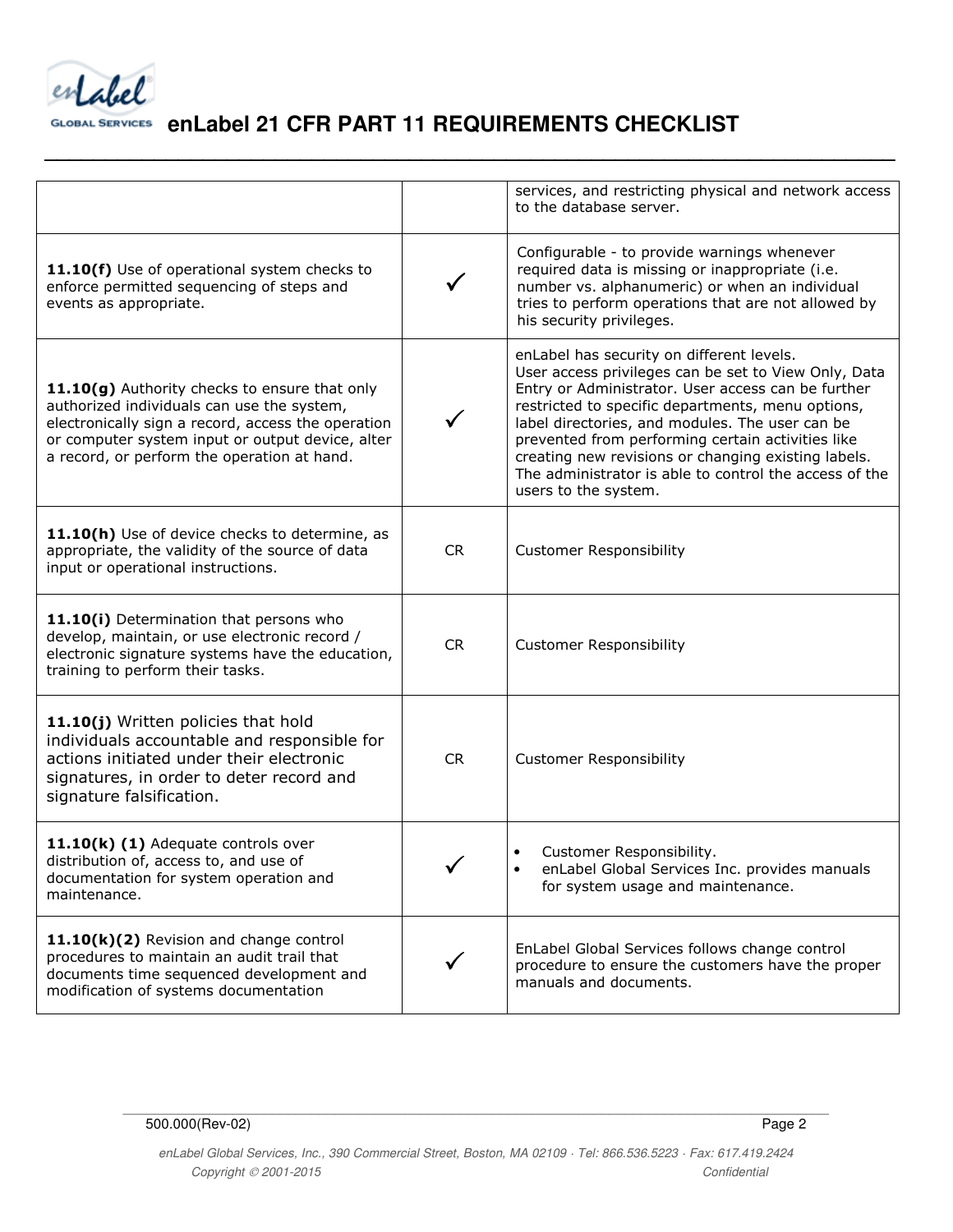

11.30(g) The system shall support document encryption or digital signatures to ensure, as necessary under the circumstances, record authenticity, integrity and confidentiality. (this requirement applies to opens systems only)

enLabel supports internet protocols and encryption as well as SSL.

### ELECTRONIC SIGNATURES

**\_\_\_\_\_\_\_\_\_\_\_\_\_\_\_\_\_\_\_\_\_\_\_\_\_\_\_\_\_\_\_\_\_\_\_\_\_\_\_\_\_\_\_\_\_\_\_\_\_\_\_\_\_\_\_\_\_\_\_\_\_\_\_\_\_\_\_\_\_\_** 

 $\checkmark$ 

enLabel supports electronic signatures using four different methods:

- User Id / Password combination the basic method utilized by enLabel. No additional hardware or configuration is necessary.
- I-button an electronic button that the user places in a cradle when the signature is executed. The button contains a unique Id. The I-button has additional memory that can be used to store user information.
- Signature pad the user signs his handwritten signature in the pressure sensitive pad. The system then compares this signature with the one stored in its database. The pressure sensitive feature adds extra security over bitmapped signatures.
- Finger scan (biometrics) the most secure of the methods supported by enLabel. This method scans the fingerprint of the user and compares it with the one stored in the database.

| 21 CFR Part 11 Requirements                                                                                                                                                                                                                                    | <b>Compliant?</b> | <b>Comments</b> |  |  |
|----------------------------------------------------------------------------------------------------------------------------------------------------------------------------------------------------------------------------------------------------------------|-------------------|-----------------|--|--|
| <b>General Requirements</b>                                                                                                                                                                                                                                    |                   |                 |  |  |
| 11.100(a) Uniqueness of the<br>electronic signatures.                                                                                                                                                                                                          |                   |                 |  |  |
| 11.50(a) The system shall specify the<br>printed name of the signer, date and<br>time and the meaning of the signature<br>on the record.                                                                                                                       |                   |                 |  |  |
| 11.50(b) The items identified in<br>paragraphs 11.50(a) of this section<br>shall be subject to the same controls<br>as for electronic records or as part of<br>any human readable form of the<br>electronic record (such as electronic<br>display or printout) |                   |                 |  |  |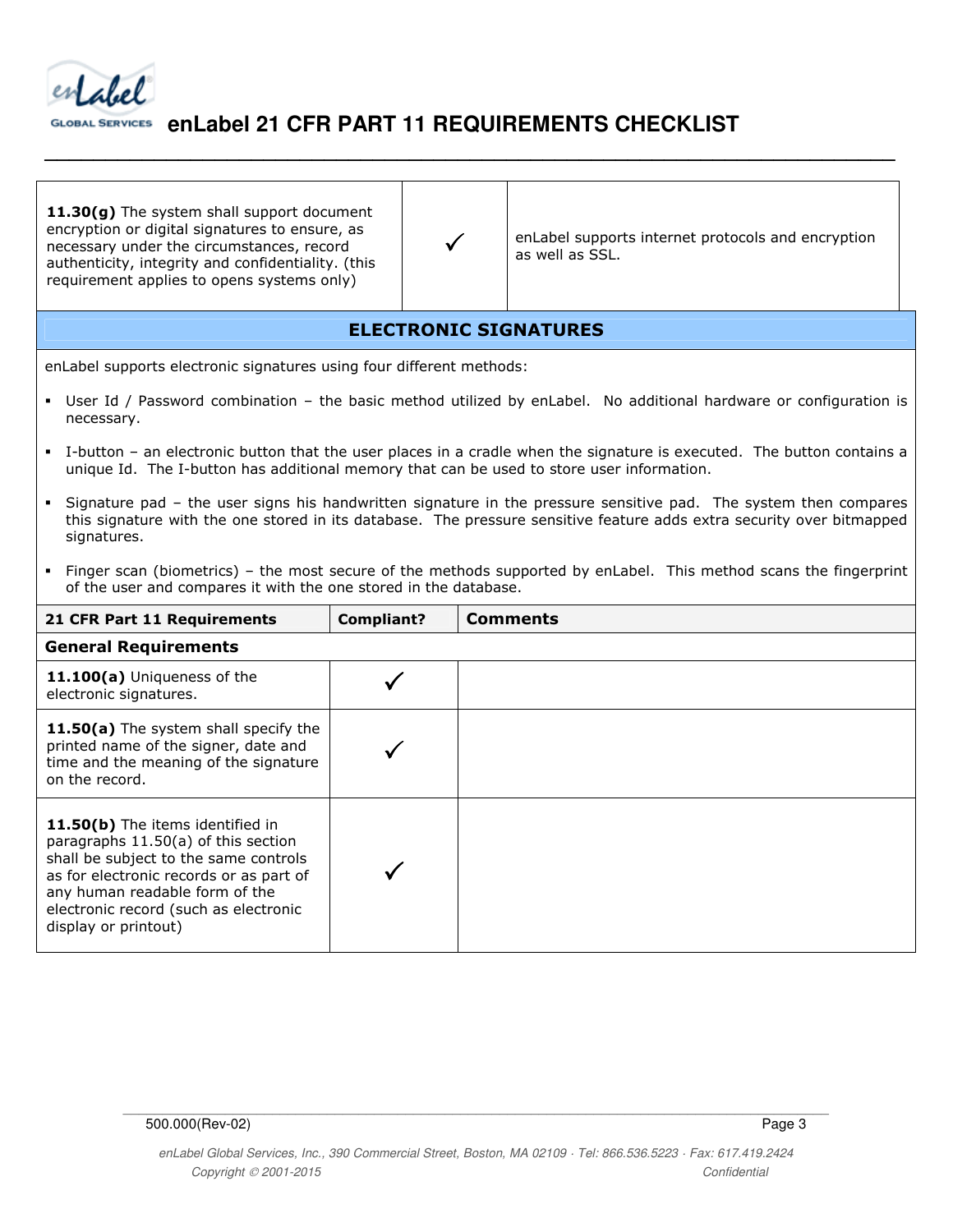

**\_\_\_\_\_\_\_\_\_\_\_\_\_\_\_\_\_\_\_\_\_\_\_\_\_\_\_\_\_\_\_\_\_\_\_\_\_\_\_\_\_\_\_\_\_\_\_\_\_\_\_\_\_\_\_\_\_\_\_\_\_\_\_\_\_\_\_\_\_\_** 

| 11.70 Electronic signatures and<br>handwritten signatures executed to<br>electronic records shall be linked to<br>their respective electronic records to<br>ensure that the signatures cannot be<br>excised, copied, or otherwise<br>transferred to falsify an electronic<br>record by ordinary means.                                                                                                                 |           |                                                                                                                                                                      |  |  |
|------------------------------------------------------------------------------------------------------------------------------------------------------------------------------------------------------------------------------------------------------------------------------------------------------------------------------------------------------------------------------------------------------------------------|-----------|----------------------------------------------------------------------------------------------------------------------------------------------------------------------|--|--|
| <b>Component and Controls</b>                                                                                                                                                                                                                                                                                                                                                                                          |           |                                                                                                                                                                      |  |  |
| 11.200 (a) (1) Signatures NOT based<br>on biometrics shall employ two distinct<br>components such as identification<br>code and password.                                                                                                                                                                                                                                                                              |           | enLabel's basic authentication method is based on User Id /<br>Password combination. This combination is required to login<br>into the system and apply a signature. |  |  |
| 11.200 (a) $(1)(i)$ When an individual<br>executes a series of signings during a<br>single, continuous period of controlled<br>system access, the first signing shall<br>be executed using all electronic<br>signature components; subsequent<br>signings shall be executed using at<br>least one electronic signature<br>component that is only executable by,<br>and designed to be used only by, the<br>individual. |           | Both User ID and Password are required to be input at each<br>signing                                                                                                |  |  |
| 11.200 (a) $(2)$ The signature can only<br>be used by their genuine owner;                                                                                                                                                                                                                                                                                                                                             |           | The customer must provide adequate training and controls to<br>ensure that their users comply with this requirement.                                                 |  |  |
| 11.200(c) Be administered and<br>executed to ensure that attempted use<br>of an individual's electronic signature<br>by anyone other than its genuine<br>owner requires collaboration of two or<br>more individuals.                                                                                                                                                                                                   | <b>CR</b> | <b>Customer Responsibility</b>                                                                                                                                       |  |  |
| 11.200 (b) Electronic signatures<br>based upon biometrics shall be<br>designed to ensure that they cannot<br>be used by anyone other than their<br>genuine owners.                                                                                                                                                                                                                                                     |           | Optionally enLabel supports biometrics technologies that<br>ensure that their respective owner can only use them.                                                    |  |  |